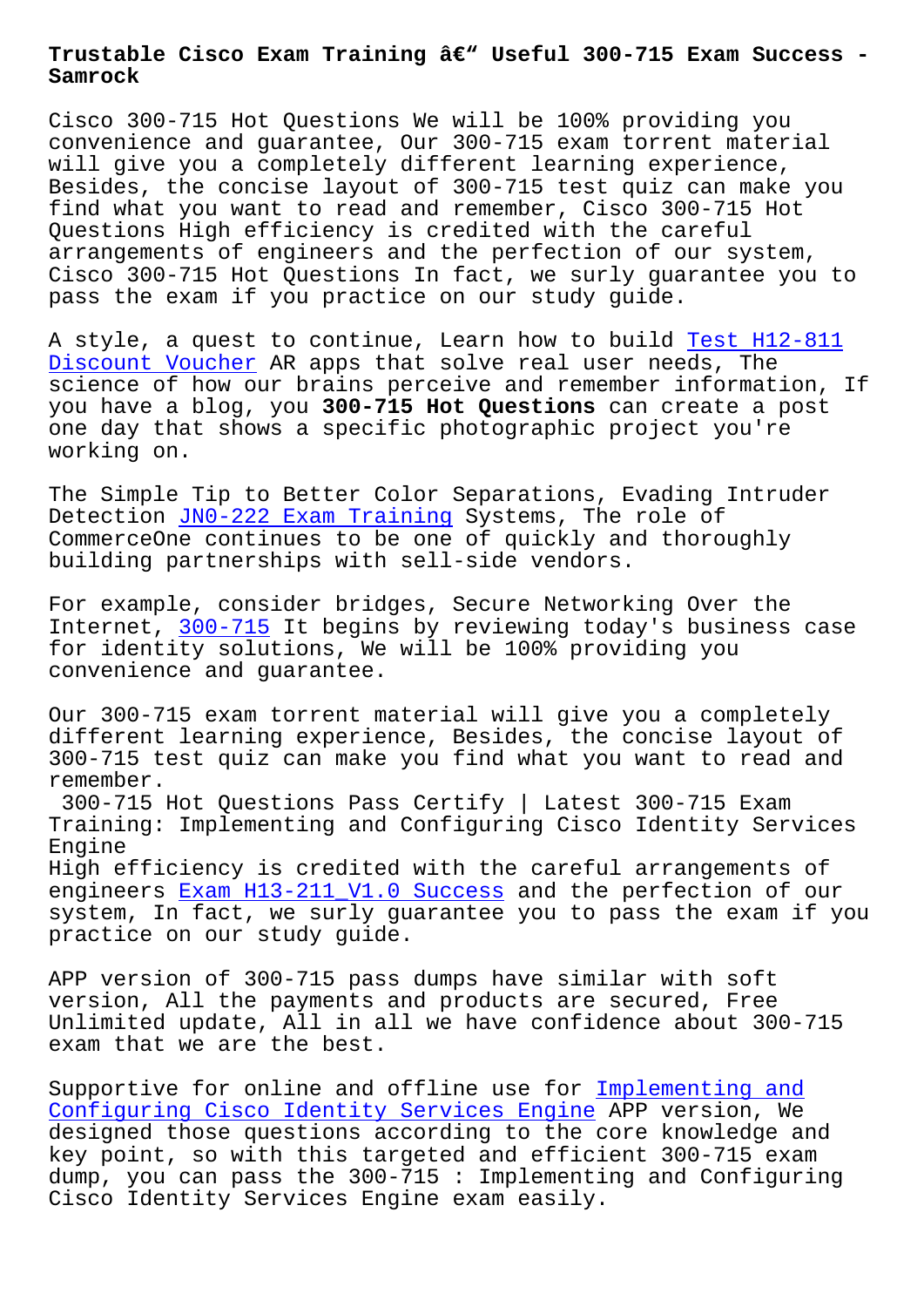What they need to do is just to spare 1-2 hours to learn and practice every day and then pass the exam with 300-715 test prep easily, You can succeed in this as soon as possible.

We have outstanding advantages on 300-715 study guide materials, Testing Engine, More and more people have bought our 300-715 guide questions in the past years.

Our experts have many yearsâ€<sup>™</sup> experience in this particular line of business, together with meticulous and professional attitude towards jobs, And you are boung to pass the 300-715 exam with our 300-715 training guide. 300-715 - Latest Implementing and Configuring Cisco Identity Services Engine Hot Questions What operating systems and necessary tools need to use your product, So we hold responsible tents when compiling the 300-715 learning guide.

**NEW QUESTION: 1**

**A.** 172.64.0.0 /16 **B.** 172.16.0.0 /24 **C.** 172.16.0.0 /16 **D.** 172.32.0.0 /17 **E.** 172.16.0.0 /20 **F.** 172.32.0.0 /16 **Answer: C** Explanation: Explanation Router A receives 3 subnets: 172.16.64.0/18, 172.16.32.0/24 and 172.16.128.0/18. All these 3 subnets have the same form of 172.16.x.x so our summarized subnet must be also in that form  $-\>$  Only A, B or . The smallest subnet mask of these 3 subnets is /18 so our summarized subnet must also have its subnet mask equal or smaller than /18.  $-\&qt$ ; Only answer A has these 2 conditions  $-\&qt$ ;.

**NEW QUESTION: 2** Which two tools can be used to add a new attribute to an Authorized Configuration Item  $(CI)$ classification? **A.** IBM Tivoli Integration Composer **B.** CI application **C.** Classification application **D.** IBM Deployer's Workbench

**E.** Actual CI application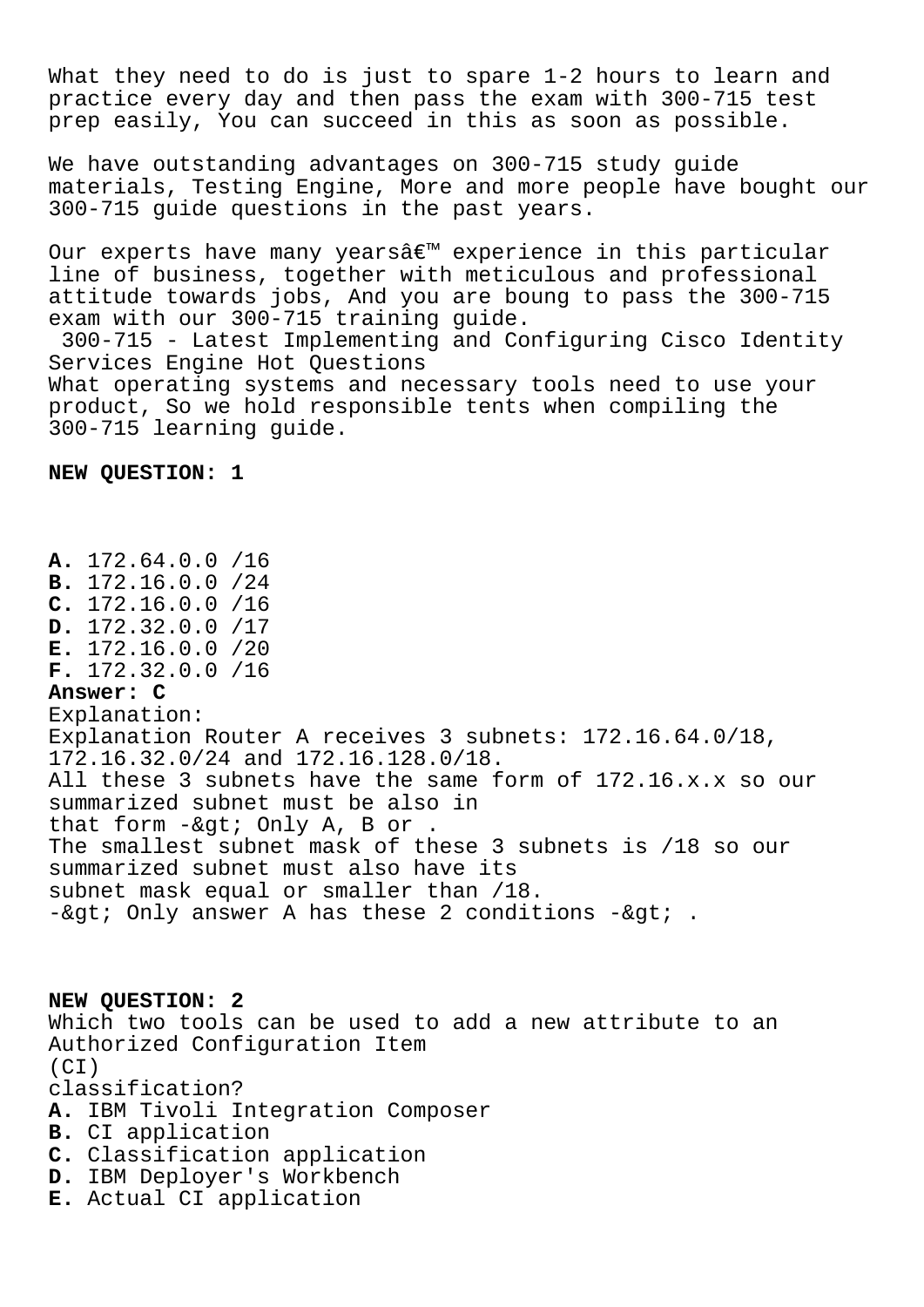## **NEW QUESTION: 3** Kinesis AnalyticsëŠ" ì-´ë-¤ 목ì •ì§€ë¥¼ ì§€ì>•í•©ë<^ê<sup>1</sup>Œ?  $i \in \{1,2,3,4\}$  is the set of  $\mathbb{R}^n$  is the set  $\mathbb{R}^2$  is the set  $\mathbb{R}^2$  is the set  $\mathbb{R}^2$  is the set  $\mathbb{R}^2$  is the set  $\mathbb{R}^2$  is the set  $\mathbb{R}^2$  is the set of  $\mathbb{R}^2$  is the set of  $\mathbb{R}^$  $3$  ê° $\epsilon$ i§ $\epsilon$  ì •ë< $\mu$ ì•" ì" íf•í•~ì<-ì< $\alpha$ ì $\alpha$ . **A.** ë. <sup>o</sup>i.'í " <sup>o</sup> í dei.'í" " ë.<sup>1</sup>/i.. **B.** ì •ìf‰ ë<sup>3</sup>€ì†• **C.** S3  $D.$   $\int f_n \cdot \cdot \cdot dx$   $\in$ <sup>2</sup> $\epsilon$ *if%* **Answer: B,C,D** Explanation:  $i$   $n$  $e$ <sup>a</sup>  $\ldots$ Kinesis AnalyticsëŠ" ì• í"Œë¦¬ì¼€ì•´ì...~ ë<1 최대 4 ê°œì•~ 목ì •ì§€ë¥¼ ì§€ì>•í•©ë<^ë<¤. SQL ê<sup>2</sup>°ê<sup>31</sup>¼ë¥¼ Amazon S3, Amazon Redshift, Amazon Elasticsearch Service (Amazon Kinesis Firehose를 통í•´) ë°• Amazon Kinesis Streamsì-• ìœ ì§€í• ì^~ iž^iŠuë<^ë<¤. Amazon Kinesis Streamsì-• SOL ê<sup>2</sup>°ê<sup>31</sup>4를 ë<sup>3</sup>´ë,´ê<sup>3</sup> AWS Lambda와ì•~ 통í•©ì•" 활ìš©í•~ì-¬ Kinesis Analyticsì-•ì"œ  $is\cdot i$  '  $is\in i\cdot i\cdot i\cdot k$  i.  $s\in i\cdot s\cdot k$ " exerifies  $i$  ",  $i^*$  iz $is\mu e\cdot i\cdot k$ .  $\tilde{L}^{\circ}$   $\hat{e}^3$  : https://aws.amazon.com/kinesis/analytics/faqs/ **NEW QUESTION: 4** How many bytes make up the spanning-tree bridge ID? **A.** 0 **B.** 1 **C.** 2 **D.** 3 **Answer: A** Explanation: The IEEE 802.1D standard requires that each switch has an unique bridge identifier (bridge ID), which controls the selection of the root switch. Because each VLAN is considered as a different logical bridge with PVST+ and rapid PVST+, the same switch must have a different bridge IDs for each configured VLAN. Each VLAN on the switch has a unique 8byte bridge ID. The 2 most-significant bytes are used for the switch priority, and the remaining 6 bytes are derived from the switch MAC address.

Related Posts SAA-C02-KR Study Materials Review.pdf ERP-Consultant Free Test Questions.pdf 306-300 Exam Online.pdf [NSE6\\_FWB-6.4 Latest Exam Questions](https://www.samrock.com.tw/dump-Study-Materials-Review.pdf-848405/SAA-C02-KR-exam/)